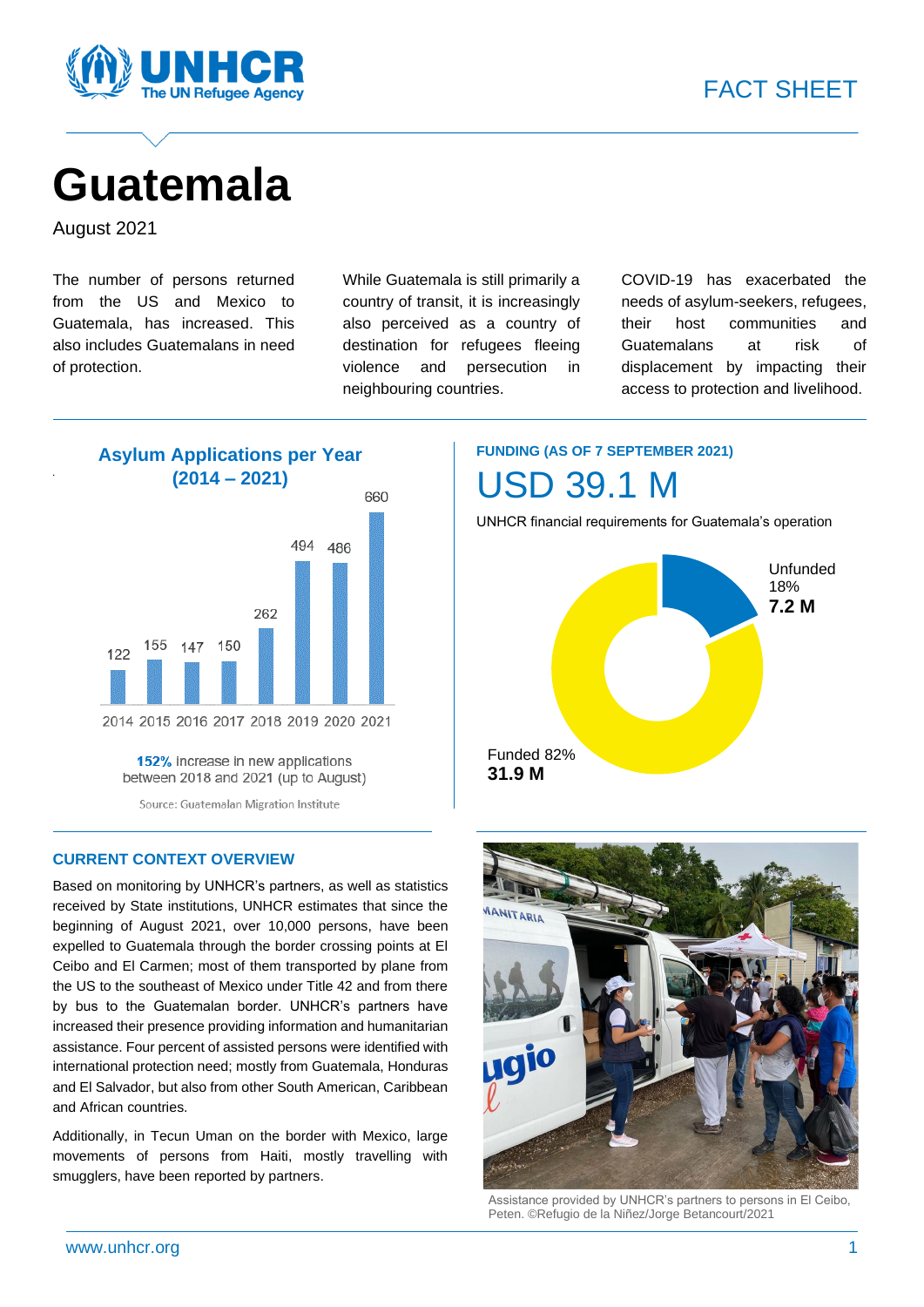

# Working with Partners

- At local levels, through established **Working Groups on Migration and Protection**, UNHCR coordinates with institutions and organisations to respond and adapt their interventions according to the developments of the mixed movements. As part of the local initiatives of the Working Group in Peten, an information and orientation centre was built at a key transit point by the municipality of Flores with the support of UNHCR where multisectoral humanitarian actors provide information and services to people in transit.
- On a national level, further organisations joined the **National Protection Network** that is now comprised of 13 organisations, covering primarily border and main transit areas along the migration routes. The strengthened network identifies and supports the needs of asylum-seekers, refugees and other persons at risk, as part of the joint protection interventions led by UNHCR in coordination with local authorities. Organizations present along the migration routes, refer cases to authorities and complement the interventions already in place/implemented.
- UNHCR signed new partnership agreements with Association La Alianza, Action against Hunger, World Vision and UN Women to expand the protection response through the Protection Network. The new partners are joining UNHCR's efforts to prevent, mitigate and respond to gender-based violence (GBV), women empowerment as well as to create livelihood opportunities for asylum-seekers, refugees, returnees in need of protection and persons at risk of displacement.

# Main Activities

### **Response to Basic Needs**

- In 2021, UNHCR and its partners have provided information, legal counselling, shelter, food, basic medical care, psychological first aid, hygiene kits, anti-COVID PPEs, telephone calls and access to Wi-Fi **to a total of 31,256 individuals in transit,** among them persons in need of international protection.
- Guatemala is currently heavily affected by the **COVID-19 pandemic**, registering increasing numbers of newly infected persons and deaths. UNHCR has been successfully advocating at local levels to guarantee that asylum-seekers and refugees are included in the Ministry of Health's vaccination plan. As a result, several persons have already been enrolled in the vaccination scheme.
- Community and protection outreach activities have been further strengthened with four organisations and institutions now equipped with innovative mobile units seeking to improve access to information, counselling and orientation on rights and services for persons in transit, asylum-seekers, refugees and members of the host communities.
	- o *READ* [the Factsheet on UNHCR's mobile community and protection outreach activities](https://reporting.unhcr.org/sites/default/files/Guatemala-Factsheet%20Mobile%20Community%20and%20Protection%20Outreach%20Activities.pdf)
- UNHCR provides financial assistance through **cash-based interventions (CBI)** together with partners, to enable asylum-seekers, refugees and Guatemalans in need of protection, to fulfil their basic needs and contribute to the local economy. In 2021, UNHCR has distributed over 800,000 USD benefitting approximately 2,000 individuals.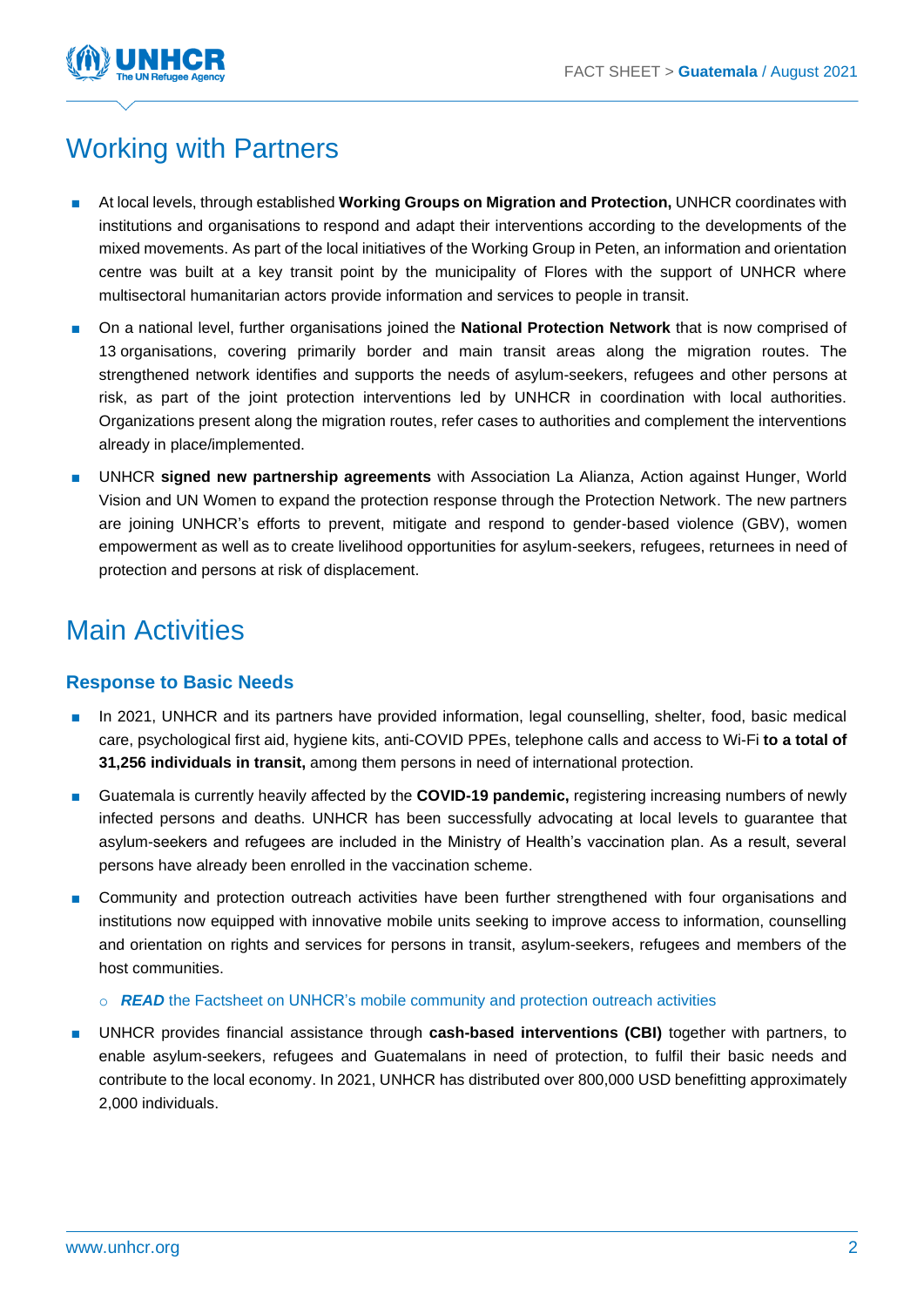

#### **Governance, Prevention and Protection**

A government-led project with the support of UNHCR, called UNIVETs (Unidades Móviles contra la Violencia Sexual y Trata de Personas in Spanish), was officially launched in August 2021. The initiative is aimed at **strengthening the Office against Sexual Violence, Exploitation and Trafficking in Persons** (SVET in Spanish), especially their response capacity and territorial outreach. The event took place with participation of UNHCR's Assistant High Commissioner for Protection, Ms. Gillian Triggs, Guatemala's Vice President and the Executive Secretary of the SVET. The six mobile units will support the ©UNHCR/Tito Herrera/2021



Launch of the mobile units UNIVETs.

response mechanisms to sexual and gender-based violence and SEA in different departments of Guatemala and enhance the provision of information and referrals to appropriate services. Likewise, the intervention entails a prevention component, as it aims at engaging local actors and community leaders in assisting with the implementation of the program.

#### o *READ* UNHCR's [press release on the launch of the UNIVETs](https://www.acnur.org/noticias/press/2021/8/612930484/guatemala-con-unidades-moviles-se-busca-prevenir-la-violencia-sexual-explotacion.html)

- As of August 2021, the total **number of asylum seekers in Guatemala increased** to 1,258 while the total number of refugees is 479. According to official figures, from the Guatemalan Migration Institute, most of the current population of asylum-seekers in the country are Hondurans (38%), Salvadorians (34%) and Nicaraguans (14%). UNHCR has been providing technical as well as financial support to strengthen Guatemala's national asylum system and to ensure claims are adjudicated fairly and efficiently, in line with international protection standards.
- The National Technical Team of the **MIRPS presented good practices** implemented during Guatemala's Pro-Tempore Presidency. Developments include: the acceleration of the issuance of work permits for asylumseekers and refugees and the establishment of an online tracking system, as well as a communication campaign aimed at businesses on the inclusion of refugees. In addition, the Social Welfare Secretariat has strengthened its assistance to unaccompanied children on the move, including those in need of international protection, and launched a specific Protocol for their assistance. Furthermore, the Guatemalan Migration Institute has conducted trainings for the police on the documents issued to asylum-seekers and refugees and coordinated child protection cases with the Attorney General's Office and the judicial system.
- In 2021, UNHCR has carried out over **100 protection monitoring missions** across different locations and border areas to guarantee persons in need of international protection have access to the Guatemalan territory and its asylum system.
- UNHCR provides **capacity building** to partners, educational institutions and authorities, strengthening local networks to adequately respond to the needs of asylum-seekers, refugees and persons in need of international protection. In 2021, around 3,000 persons have been trained on UNHCR's mandate, international refugee law, referral pathways of identified cases and services available to asylum-seekers, refugees and persons in transit.
- Through the implementation of **Quick Impact Projects** in coordination with local authorities and community leaders, UNHCR seeks to foster local integration conditions for asylum-seekers and refugees while at the same time contribute to the development of host communities. In Peten, solar street lighting systems started to be installed in key transit areas to prevent security incidents and SGBV.